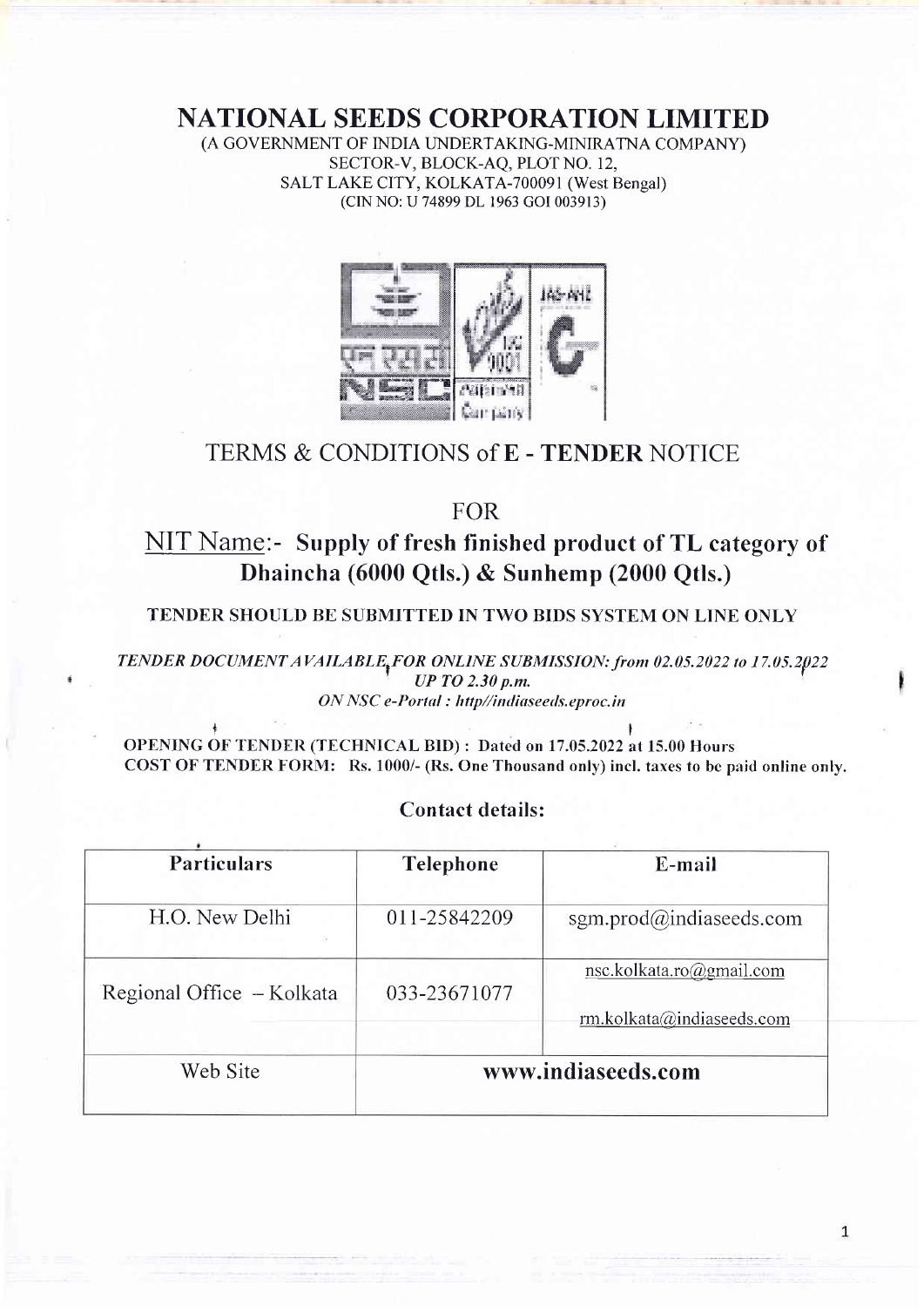# NATIONAL SEEDS CORPORATION LIMITED (A GOVERNMENT OF INDIA UNDERTAKING) SECTOR-V, BLOCK-A-Q, PLOT NO. 12, SALT LAKE CITY, KOLKATA-700091 (West Bengal) (CIN NO: U74899DL 1963cOI003913)

ldred and the interest of the interest of the interest of the interest of the interest of the interest of the

# TENDER DOCUMENT INDEX

| <b>INDEX</b>   |                                                         |          |  |  |  |  |
|----------------|---------------------------------------------------------|----------|--|--|--|--|
| <b>SN</b>      | <b>Description</b>                                      | Page No. |  |  |  |  |
|                | Notice Inviting E-Tender (NIT)                          | 3        |  |  |  |  |
| $\overline{2}$ | Instruction to Tenderer - ONLINE MODE                   | $4 - 5$  |  |  |  |  |
| 3              | Terms & conditions                                      | $6-9$    |  |  |  |  |
| $\overline{4}$ | Requirements of technical bid                           | 10       |  |  |  |  |
| 5              | Format of Price Bid                                     | 11       |  |  |  |  |
| h              | 2012<br>5.27<br>Check list for Technical Bid evaluation | 12       |  |  |  |  |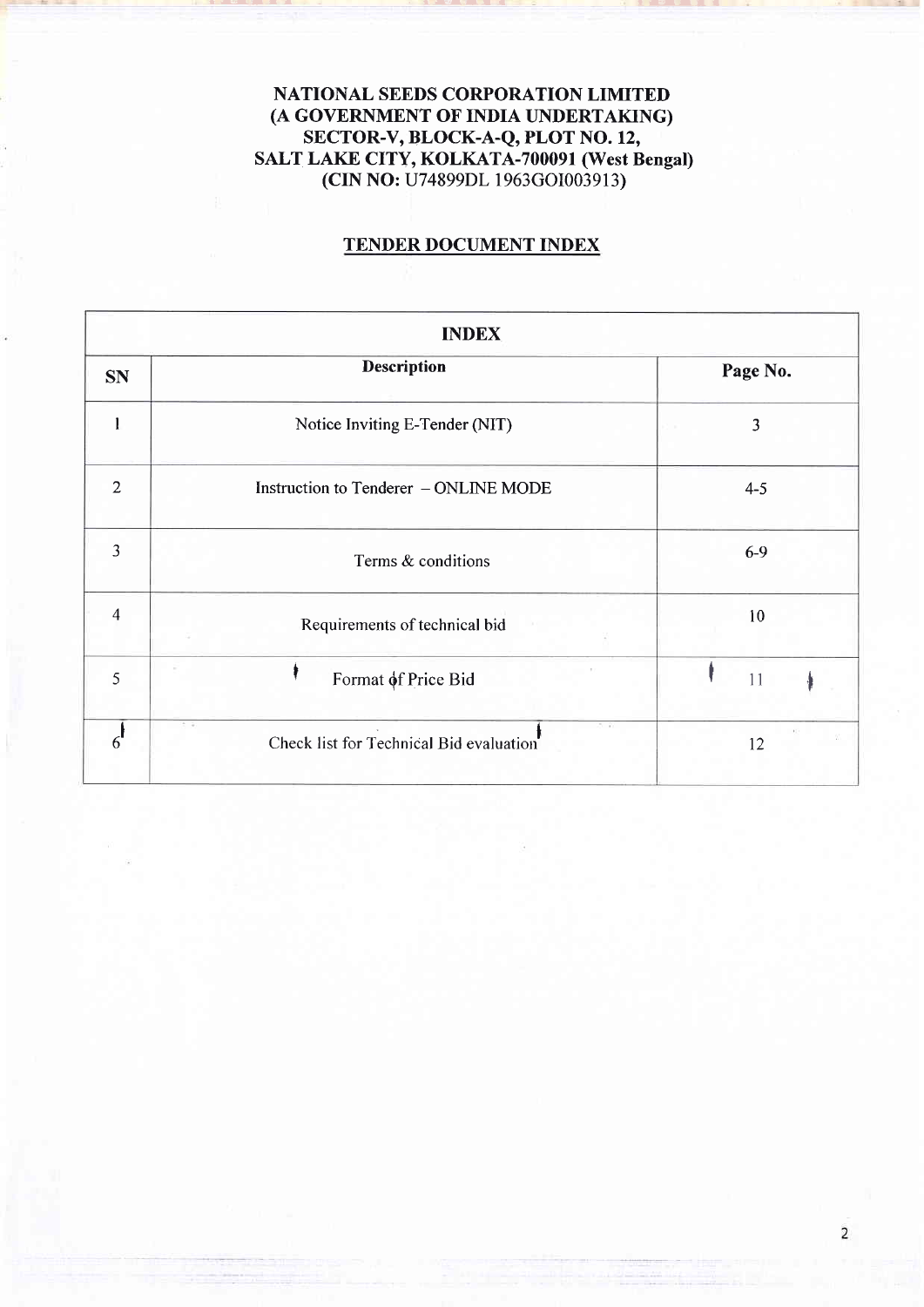#### NATIONAL SEEDS CORPORATION LIMITED (A GOVT. OF INDIA LINDERTAKING MINIRATNA COMPANY) REGIONAL OFFICE: KOLKATA - 700091 (WB) (ClN NO: U 74899 DL 1963 cOI 003913)

#### No: Prodn-01/NSC-KOL/2022-23/ Dated: 02.05.2022

#### '' E - TENDER NOTICE ''

National Seeds Corporation Ltd. (NSC) , REGIONAL OFFICE , KOLKATA-700091 (West Bengal) invites online e-tenders (in Two Bid System) for Supply of fresh finished product of TL category of Dhaincha (6000 Qtls.) & Sunhemp (2000 Qtls.) as detailed below:-

- 1. Name of Work 2. Supply Location Supply of fresh finished product of TL category of Dhaincha (6000 Otls.)  $\&$ Sunhemp (2000 Qtls.) Ex- Godown & FOR – Odisha (Delivery at multilocations in different
- blocks of Odisha state) Within 7-10 days from the date of placement of confinned order 3. Supply Period
- Rs. 1,00,000/- (Rupees One Lakh only) to be paid online. 4. Earnest Money
- **5.** Tender cost
- 6. Last Date & Time for submission of tender

Rs. 1000/- (Rupees One Thousand only) to be paid online 17.05.2022 up to 14.30 hours.

- 7. Date & Time for opening of 11.05.2022 at 15.00 hours. Technical Bids
	- 1. Tender document will be available on NSC e-Portal: https://indiaseeds.eproc.in Up to 17.05.2022 till 14.30 hours for up loading , 14.30 hours for up loadirrg I i <sup>I</sup>
	- 2. The eligibility criteria for participation are given in the tender document.
		- 3. Parties participating for Tender, EMD amount should be submitted online along with cost of tender  $1$  document.
		- $4.$  (Technical bid) may be opened on 17.05.2022 at 15.00 hours. (Price bid) will be opened on suitable date  $&$  time.
		- 5. Tenderer should submit both Technical bid and Price bid strictly as per instructions to tenderers given in the tender documents.
	- 6. Tender not accompanied with requisite amount of EMD  $&$  Tender cost and not submitted as per instructions contained in the tender docurnent are liable for rejection.
	- 7. The Corporation reserves the right to accept or reject any/all tenders without assigning any reason whatsoever and decision of the Corporation shall be final and binding on tenderer.

 $(P.K.Patnaik)$ 

Regional Manager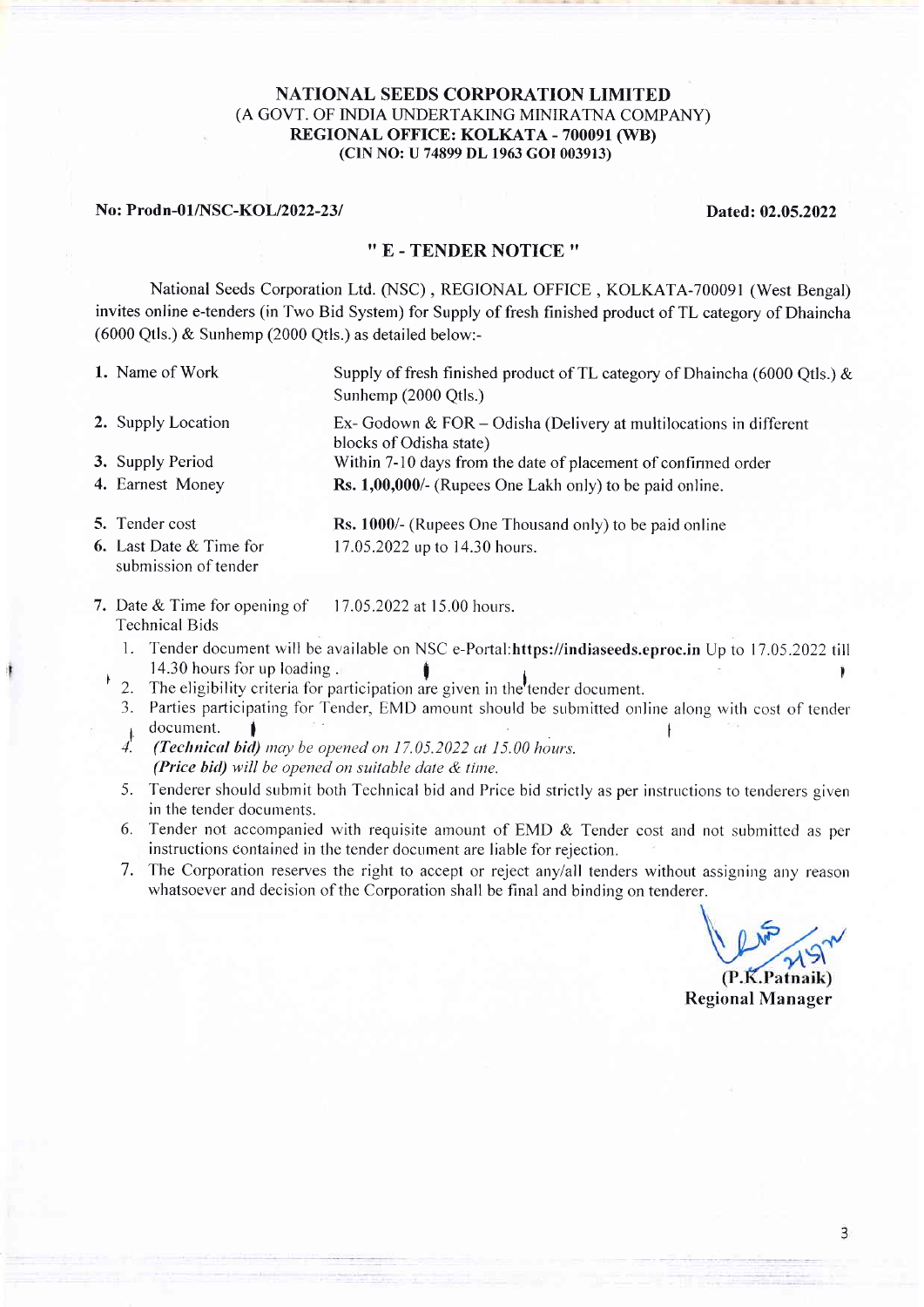#### INSTRUCTIONS TO BIDDER - ONLINE MODE

#### DEFINITIONS:

. Cl India Private Limited: Service provider to provide the e-Tendering Software.

. NSCL e-Procurement Portal: An e-tendering portal of National Seeds Corporation Limited ("NSCL") introduced for the process of e-tendering which can be accessed on https://indiaseeds.eproc.in.

#### . ACCESSING / PURCHASING OF BID DOCUMENTS :

. It is mandatory for all the bidders to have Class-III Digital Signature Certificate (With Both DSC Components, i.e. Signing & Encryption) from any of the licensed Certifying Agency under CCA, Ministry of Electronics and Information Technology, Government of India to participate in e-tendering portal of NSCL. Bidders can see the list of licensed CA's from the link www.cca.gov.in C1 India Pvt. Ltd. also facilitate Class III Digital Signature Certificate (With Both DSC Components, i.e. Signing & Encryption) to the bidders. Bidder may contact Cl India Pvt. Ltd. at mobile no. +91-8130606629 for DSC related queries or can email at vikas.kumar@c 1 india.com

. To participate in the e-bid, it is mandatory for the Applicants to get themselves registered with the NSCL e-Tendering Portal (https://indiaseeds.eproc.in) to have a user ID  $\&$ Password which has to be obtained by submitting a non-refundable annual registration charges of Rs. 3416/- inclusive of all taxes through online mode. Validity of Registration is 1 The constitution is  $\frac{1}{2}$ . The constitution is the constant of the constant of the constant of the constant of the constant of the constant of the constant of the constant of the constant of the constant of the consta

The amendments / clarifications to the tender, if any, will be posted on the NSCL e-Tendering Portal (https://indiaseeds.eproc.in).<br>
• Constitution To participate in bidding, bidders have to pay EMD (refundable) as per the amount

mentioned in the tender document online through NEFT/RTGS after generating E-challan from https://indiaseeds.eproc.in.

. To participate in bidding, bidders have to pay Tender Processing Fee of Rs. 570/ inclusive of all taxes (Non-refundable) through online mode (internet banking/debit card/credit card).

The Bidder may modify or withdraw their bid after submission prior to the Bid Due Date. No Bid shall be modified or withdrawn by the Bidder after the Bid Due Date and Time.

. Both'EMD' and'Tender Document Fee' are mentioned in individual tender document as published at NSCL e-Tendering Portal (https ://indiaseeds.eproc.in).

. For helpdesk, please contact e-Tendering Cell and Help Desk Support Monday to Friday Ph:  $0124 - 4302033/36/37$ , nscl support $@c1$  india.com.

. It is highly recommended that the bidders should not to wait till the last date of bid submission to avoid complications like internet connectivity issue, network problems, system crash down, power failure, browser compatibility issue, system compatibility issue, improper digital signature certificate problem etc. In view of this context, neither M/s National Seeds Corporation Limited nor M/s. C1 India Pv1. Ltd will be responsible for such eventualities.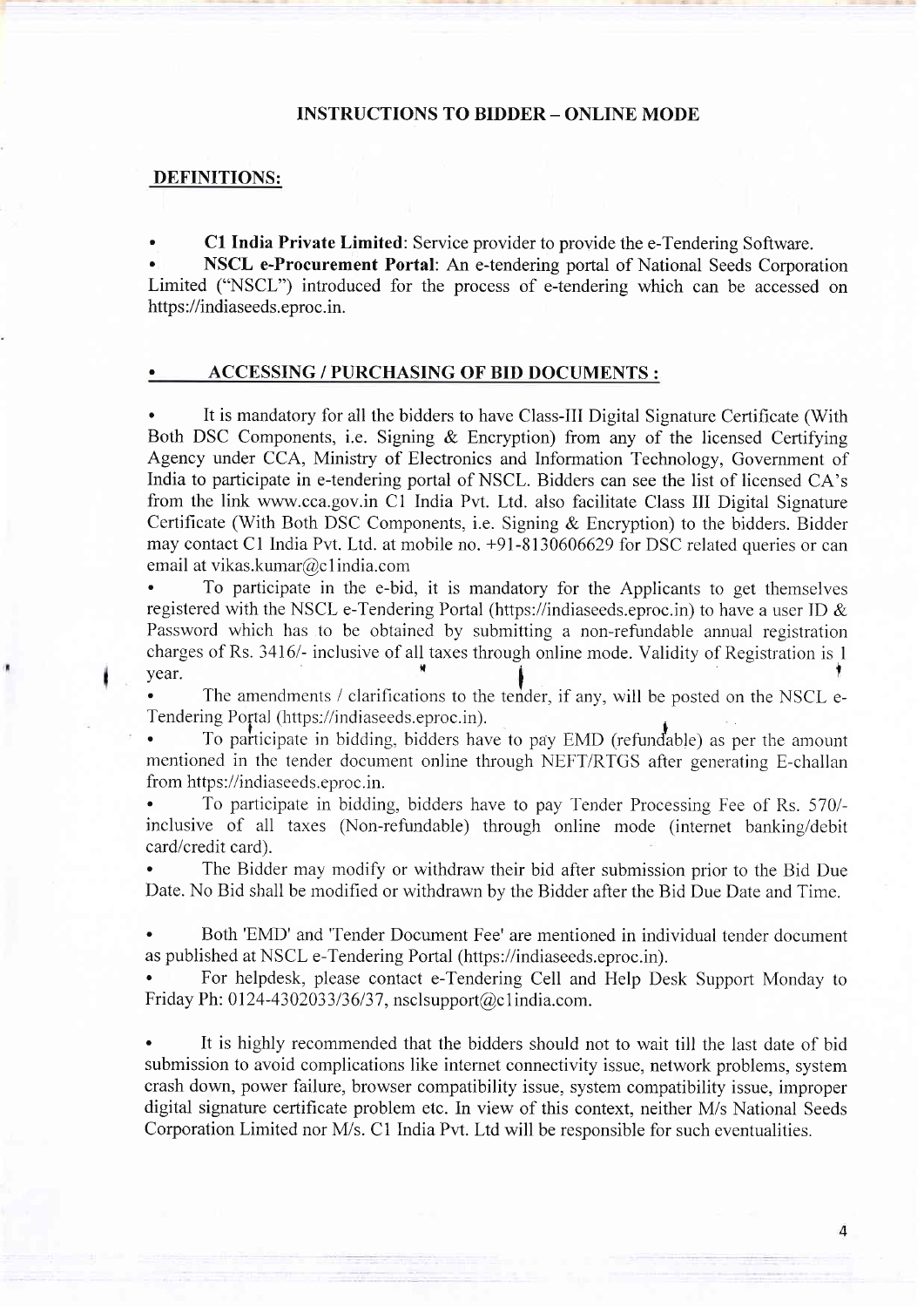## il. P REPARATION & SUBMISSION OF APPLICATIONS:

. Detailed NIT may be downloaded from NSCL e-tendering portal and the Application may be submitted compulsorily online mode following the instructions appearing on the screen / NIT.

. Vender can pay tender document Fee as per tender document online through Internet Banking / Debit Card / Credit Card.

A Vendor manual containing the detailed guidelines for e-tendering system is also available on the portal.

#### III. M ODIFICATION / SUBSTITUTION / WITHDRAWAL OF BIDS :

. The Bidder may modify, substitute or withdraw it's e-bid after submission prior to the Bid Due Date. No Bid shall be modified, substituted or withdrawn by the Bidder on or after the Bid Due Date.

. Any alteration/ modification in the Bid or additional information supplied subsequent to the Bid Due Date, unless the same has been expressly sought for by the NSCL, shall be disregarded.

. For modification of e-bid, bidder has to detach its old bid from e-tendering portal and upload/ resubmit digitally signed modified bid.

. For withdrawal of bid, bidder has to click on withdrawal icon at e-tendering portal and can withdraw it's e-bid.

# IV. OPENING AND EVALUATION OF APPLICATIONS :

 $\mathfrak{h}$ . Opening of Applications will be done through online process. However, Corporation reserves the right for evaluation and decision based on tender submitted online.

NSCL shall open documents of the Application received in electronic form of the tender on the Application due date i.e. in the presence of the Applicants who choose to attend. NSCL will subsequently examine and evaluate the Applications in accordance with the provisions set out in the Tender Document.

. The price bid will be opened of the responsive applicants. The date of opening of price bid will be notified later on.

#### . DISCLAIMER :

The vender must read all the instruction in the RFP and submit the same accordingly.

5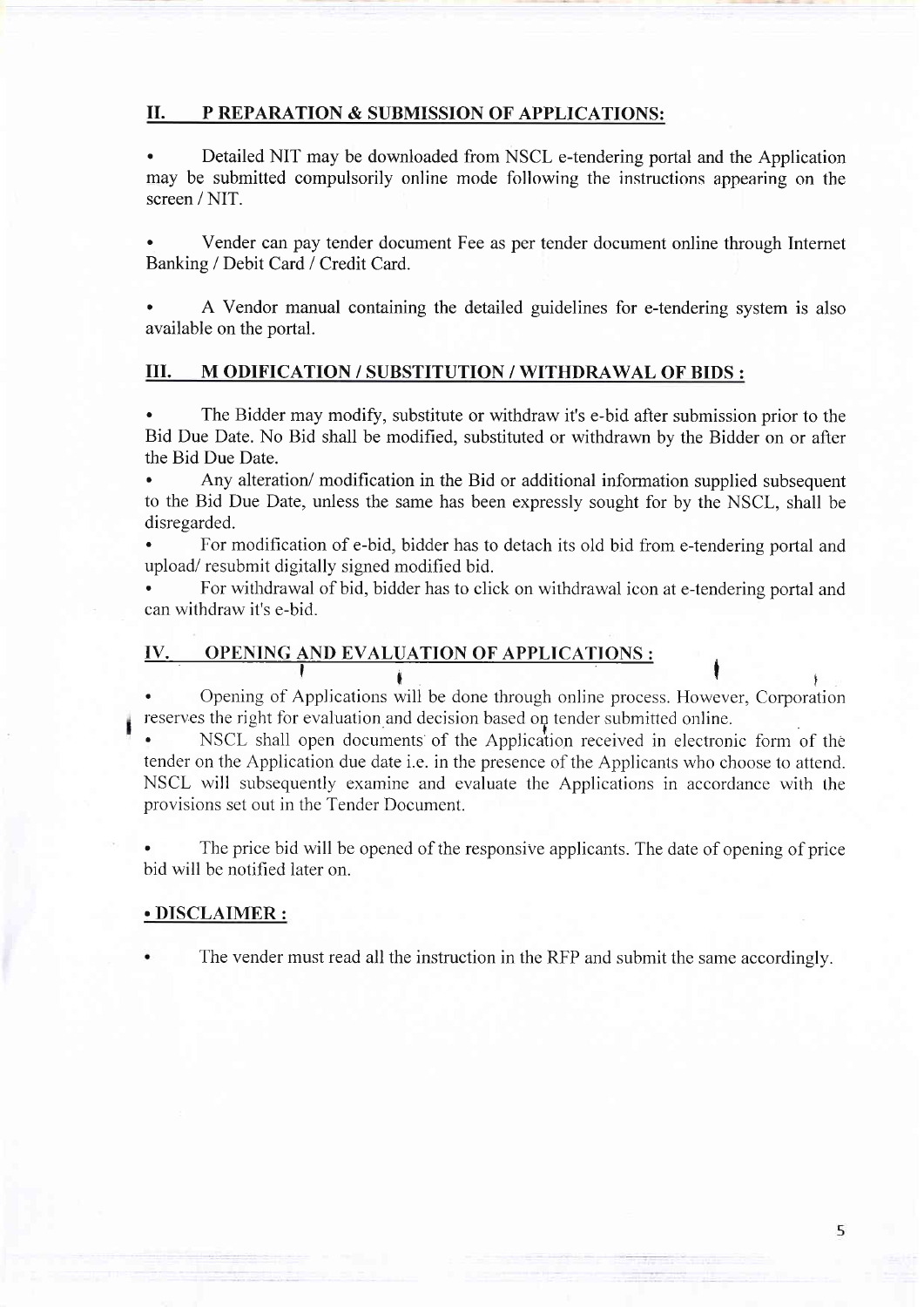# INVITATION OF COMPETITIVE BID FOR PURCHASE OF SEED

National Seeds Corporation Limited(NSC) intends to purchase the following quantity of **Truthfully**<br> **Labelled** seeds, duly packed and tagged in NSC bags: from reputed seed Labelled seeds, duly packed and tagged in NSC bags; from reputed seed producers/organizers/firms/cooperative societies and seed companies for sowing during Kharif 2022 through sealed tender under two bid system.

| Sr.<br>No. | Crop     | <b>Variety</b>                       | <b>Class</b> | Quantity<br>(in Qtls.) |
|------------|----------|--------------------------------------|--------------|------------------------|
| 1ν         | Dhaincha | Local                                | <b>TL</b>    | 6000.00                |
| <u>، ،</u> | Sunhemp  | SUIN-3/K-12/Sailesh/Narendra Sanai-1 | ጠ            | 2000.00                |
|            |          | <b>Total</b>                         |              | 8000.00                |

- 1. Tender document will be available on NSC e-Portal:https://indiaseeds.eproc.in upto 2:30 PM of 17.05.2022 for uploading.
- 2. Parties participating for tender will submit Tender fee as well as EMD online.

#### TERMS AND CONDITIONS:

1. Rate shall be quoted in Rs./Qtl. on 'Ex-Godown' & 'FOR - Odisha' (Delivery at multilocations in different blocks of Odisha state) basis for finally cleaned/graded, tested and packed quantity in NSC packing (exclusive of bag weight). The rate shall be all inclusive and no other claim on account of taxes etc., if any, leviable shall be entertained.

The tender shall be accompanied with tender fee (non-refundable) of Rs. 1000/- & interest free EMD of Rs. 1,00,000/- (Rupees One Lakh Only) to be deposited online.

Tender without tender fee and EMD will be rejected. EMD of unsuccessful tenderers accept the lowest bids whose offers total to  $100\%$  tendered quantity, will be retured through account payee cheque/RTGS within 45 days of tender opening. Outstanding amount if any of the tenderer with NSC will not be considered as EMD.

## Micro small enterprises MSE's registered with NSIC or any other body specified by Ministry of MSME, for such works are exempted from payment of Tender fee as well as EMD. Security deposit however, will have to be deposited in the case of grant of work.

2. The technical bids will be opened on 17.05.2022 at 03:00 p.m. in Regional Office, Kolkata followed by opening of price bids of those tederers who qualify technically.

## 3. Price Negotiation : In the event of quoted price not being justifiable by management, negotiation can be called for with L-l party.

- In case L-1 bidder fails to supply the total required quantitites, the NSC will split the order among next two or more tenderers and any counter offer made thereafter by L-2, L-3, etc. shall not be treated as deemed to be negotiations.
- 5. In case L-1 bidder fails to supply the seed due to any reason then NSC reserves the right to place order with L-2 party. In such cases the EMD of L-1 party will be forfeited and the party will be black listed by NSC.
- 6. The tenderer will submit a properly labeled/sealed representative sample of 1Kg. seed of each variety of crop at the time of finalization of the bid.
- 7. The tenderer's offer shall be valid for at least 120 days and supply will be completed within 7-10 days from the date of placement of confirmed order.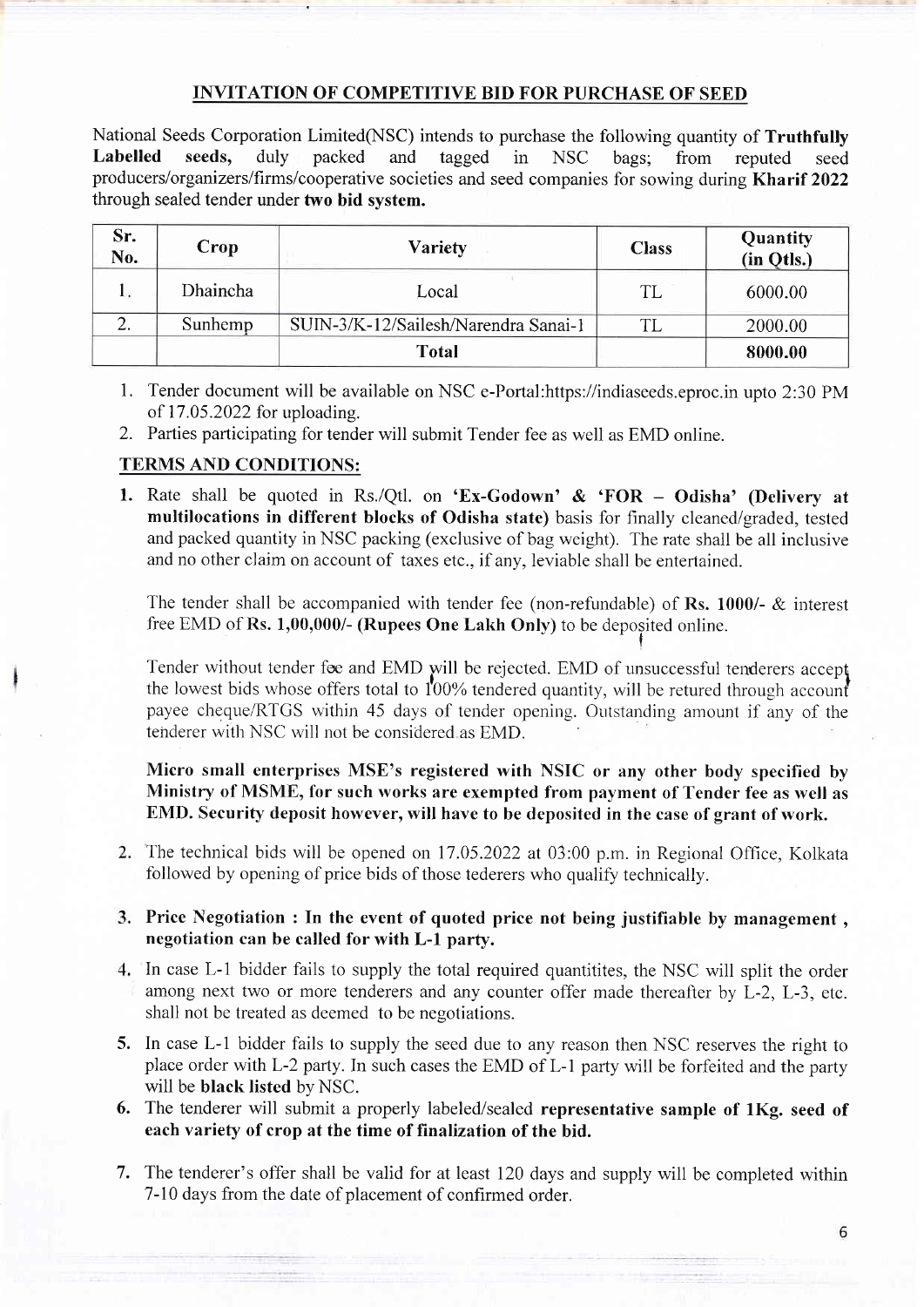- 8. (a) NSC will issue letter of Intent / Purchase order to the successful bidders immediately on taking decission on the offers. NSC shall also issue need based demand Letter/ despatch order. Supply Shall commence on 5<sup>th</sup> day of demand letter/despatch order issued by NSC and should be completed within stipulated period or cut-off date. NSC will not be responsible for supply beyond the stipulated time.
- (b) The supplier shall sign an agreement on receipt of Letter of Intent/ Purchase Order within 5 days and remit security deposit as per clause 11 of terms and condition.
- 9. Failure to deliver less than 90% of approved quantity, penalty shall be imposed by NSC  $\omega$ l0% of the value of the shortfall beyond 90Yo in the supply at the rate agreed to. For delayed supplies, a penalty of Rs. 1% of value of seed delivered late per week or part thereof limited to 5Yo. However, NSC shall be free to take other remedial measures like cancellation of order, purchase from other source at the risk  $& \text{cost}$  of supplier.
- 10. The successful tenderer shall remit interest free Security Deposit Rs. 3,00,000/- (Rupees Three Lakh only) in the form of Demand Draft drawn or through RTGS in favour of National Seeds Corporation Ltd., Kolkata. This deposit shall be remitted within five working days from the date of receiving the NSC's purchase order/ intimation. Failure to remit the Security Deposit will imply forfeiture of EMD. The EMD deposited alongwith the tender will be adjusted against security deposit. The bid security may also be accepted in the form of Insurance Surety bonds, Fixed Deposit receipt, Banker's cheque or Bank Guarantee from any of the commercial banks.
- 11. The successful tenderer shall at his own cost will execute an agreement with NSC on nonjudicial stamp paper of required value preferably Rs.-100/- for arranging the supply as per these terms and conditions, signing on each page of the Terms and Condition and submit the same to NSC alongwith the Security Deposit.
- 12. The Seed shall be processed and packed as per NSC's requirement at the supplier's premises at his cost and expense. NSC shall have the right to inspect the operation from time to time.

t

- 13. The tenderer will arrange for the SCA'a permission for packing the offered/accepted quantity in NSC bags supplied by NSC, while NSC will issue letter to SSCA for the same, if required.
- 14. The tenderer shall make available to NSC a copy of the Release Order/Certificate issued by the State Seed Certification Agency (SSCA) for each lot delivered to NSC.
- 15. NSC may draw representative samples of seed lots offered by the tenderer for testings in own lab or any other laboratory identified by NSC. Only the lots cleared by both the SCA and NSC will be accepted by NSC. NSC will draw samples for 25Yo more quantity than the supply order, to ensure that in event of failure of any lot in QCL there should be no shortfall in the supply from the ordered quantity.
- 16. NSC will supply the packing material-bags and labels, while the tenderer will provide the certification tag. thread, seal and treatment material essentially and arrange the packing, sealing, labeling, tagging, stacking, weighment and loading at his own cost. In case of nonreadiness of the bags with NSC the tenderer may arrange printing of packing material after taking due permission from NSC and as per standard packing size prescribed by SSCA.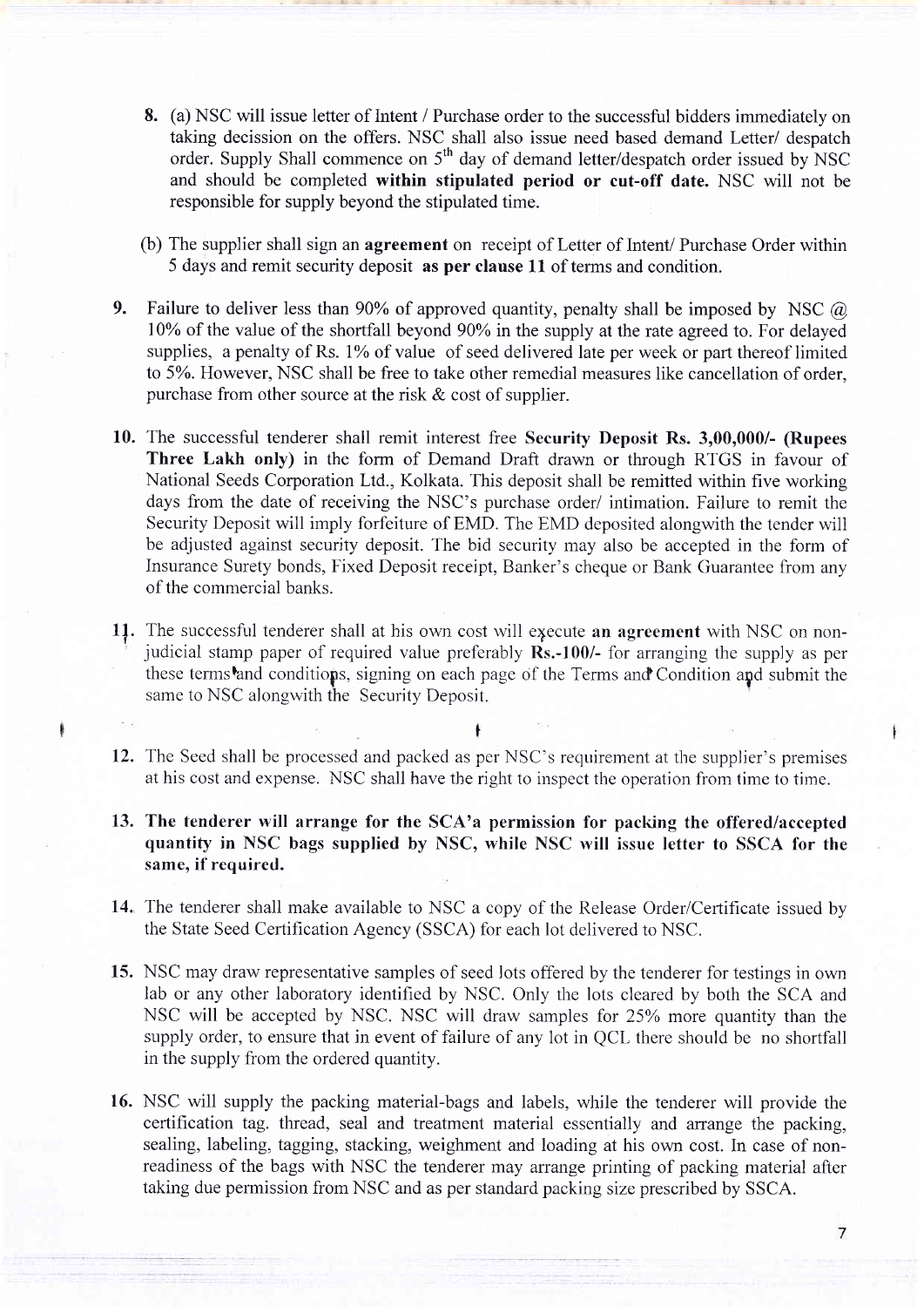- 17. The seed stock shall conform to the quality specifications prescribed in the Minimum Seed Certification Standards-20l3 or as amended from time to time and shall possess good physical appearance and lusture to NSC's satisfaction.
- 18. Tenderer failure to arrange the supply as per the Terms & Conditions will entitle NSC to cancel the order and arrange the supply of material from the next party in the tender at the cost and risk of the defaulting tenderer.
- 19. NSC may increase/decrease the final requirement from the quantity in the NIT & seed shall be purchased only on need basis. Normally, the increase or decrease may not exceed 50% of the NIT quantity.
- 20. If required, NSC may repeat the order for the additional quantity within four months from the date of Security Deposit remittance with mutual consent.
- 21. 70% payment will be released through NEFT/RTGS after 30-40 days of the supply and within 30 days after the receipt of bills verihed by Area Office of receiving unit subject to fulfilling the requirements set out in the Terms & Conditions.
- 22. NSC will retain 30% payment along with the Security Deposit for 120 days from the date of last supply as performance guarantee.
- 23. The Tenderer shall, at his cost, take back part or full quantity of such stock found not conforming to standard set out for the purpose.
- 24. In the event of any dispute/complaint with reference to the seed quality, if supplier is unable to prove/establjsh genuineness of the supplied seed, he shall bear the loss/damage, if any, sustained by NSC to the relevart extent.
- 25. Conditional offers shall not be accepted and the tenderer shall not impose any additional term & condition.
- 26. NSC reserves the right to accept / reject any or all the tenders without assigning any reason whatsoever.
- 27. In case any dispute arises between NSC and the other party due to any term or matter, both the parties will opt to resolve it through mutual understanding and discussion. In case, dispute remains even after discussion, then it shall be binding upon parties to resolve issue under the provisions of Arbitration & Conciliation Act, 1996 as amended from time to time. Under this provision, the Chairman-cum-Managing Director, National Seeds Corporation Limited with the concurrence of both the parties shall appoint Sole Arbitrator to resolve the issue and both the parties will have to abide by the decision. The parties will bind to resolve this dispute through arbitration before going to court of law. The arbitration shall be conducted at New Delhi and shall be in English Language. The court of Delhi shall have the jurisdiction.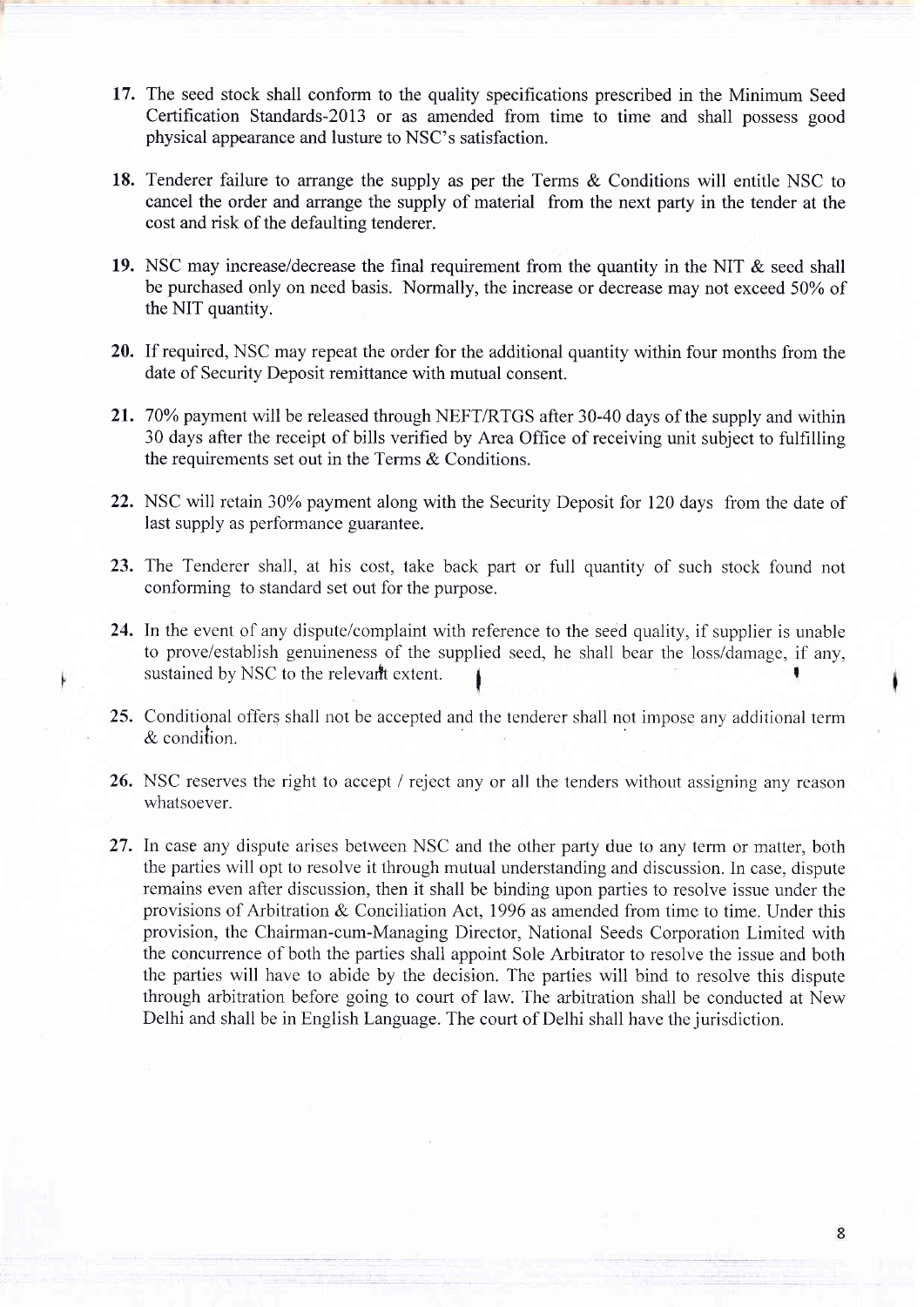#### OTHER TERMS AND CONDITIONS:

- 1. NSC shall not be responsible for fluctuation of the market rate of the ordered seed. The tenderer shall be required to supply the seed at agreed rate only. The agreement may be terminated at any time due to non-performance of any of the terms and conditions of the agreement to the satisfaction of the Corporation.
- 2. The NSC reserves the right to accept or reject either in full or part of the tender or all the tenders without assigning any reason. NSC further reserves the right to award contract/issue the order for supplies to more than one tenderer.
- 3. In case of dispute arising out of the contract, the party/parties shall have to agree to the decision of the sole arbitrator appointed by CMD, NSC whose decision will be binding on both the parties as stipulated in terms and condition contained in para 27 above.
- The court of law situated at Delhi will have the jurisdiction in matter related this tender or and 4. dispute during the performance of the contract.
- 5. The tenderer shall be responsible for State Sales Tax / Central Sales Tax / VAT / GST and Income Tax liabilities, if any. NSC will not carry any tax liability related with the transaction.
- 6. NSC will not be responsible for the losses incurred to the supplier/tenderer due to change in Govt. decisions, natural calamities, which are beyond the control of NSC.
- Quality Control Inspectors of the concerned State may draw the samples of stocks. In case, 7. the stocks failed in test results, the tenderer will be responsible for the consequences of violation of Seed Act and Seed Laws and losses caused to NSC.
- The weight of the seed container shall be checked at any point of transaction and in case any 8. shortage is found in the container, NSC will not pay any cost against such supplies and the tenderer shall be responsible for the legal consequences of Weiglits and Measures Department, if any.
- 9. The tenderer will have to give name of the firm, name of the processing plant, godowns, postal addresses, telephone Nos. E-Mail, name of the responsible person in the tender form itself so as to make further communication. After opening the tender, Tenderer have to check their email regularly for updates.

1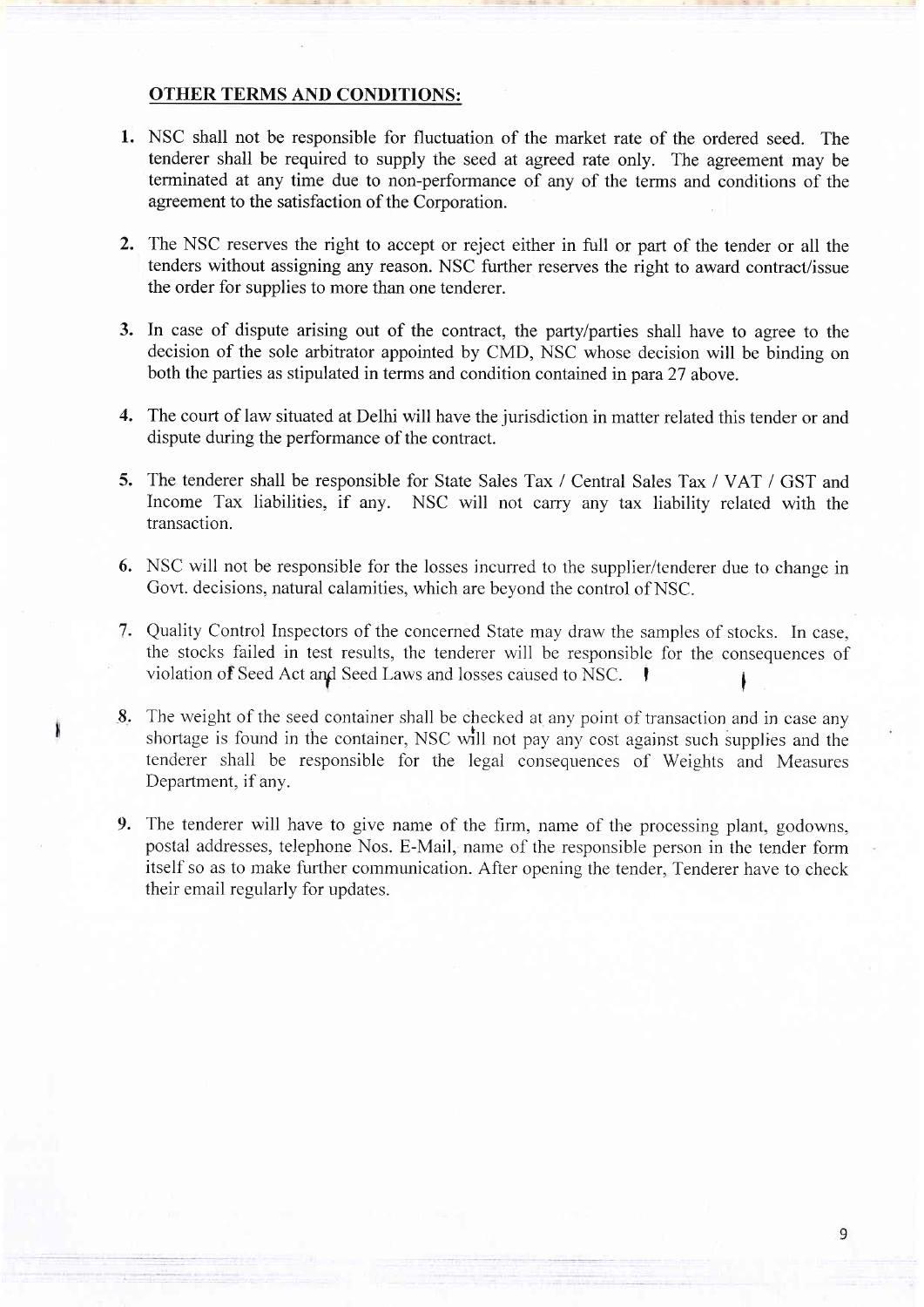## REOUIREMENTS OF TECHNICAL BID

- 1. Name & Address of the bidder with Phone No. and E-mail ID:
- 2. Seed Producer's Regn. No. with SSCA & its validity(Optional.):
- 3. Seed Processing Plant Reg. No. & its validity(Optional):
- 4. Seed License No. & its validity:
- 5. Seed Production Experience Years:
- 6. GSTNo.

f'

- <sup>7</sup>. Details of Seed Prodn./Supply of Prev. Two Yrs.
- 8. Valid certificate of MSE's registered with NSIC or any other body specified by Ministry of MSME (If applicable).
- 9. Details of Tender fee/EMD:
- 10. Photocopies of above items to be uploaded.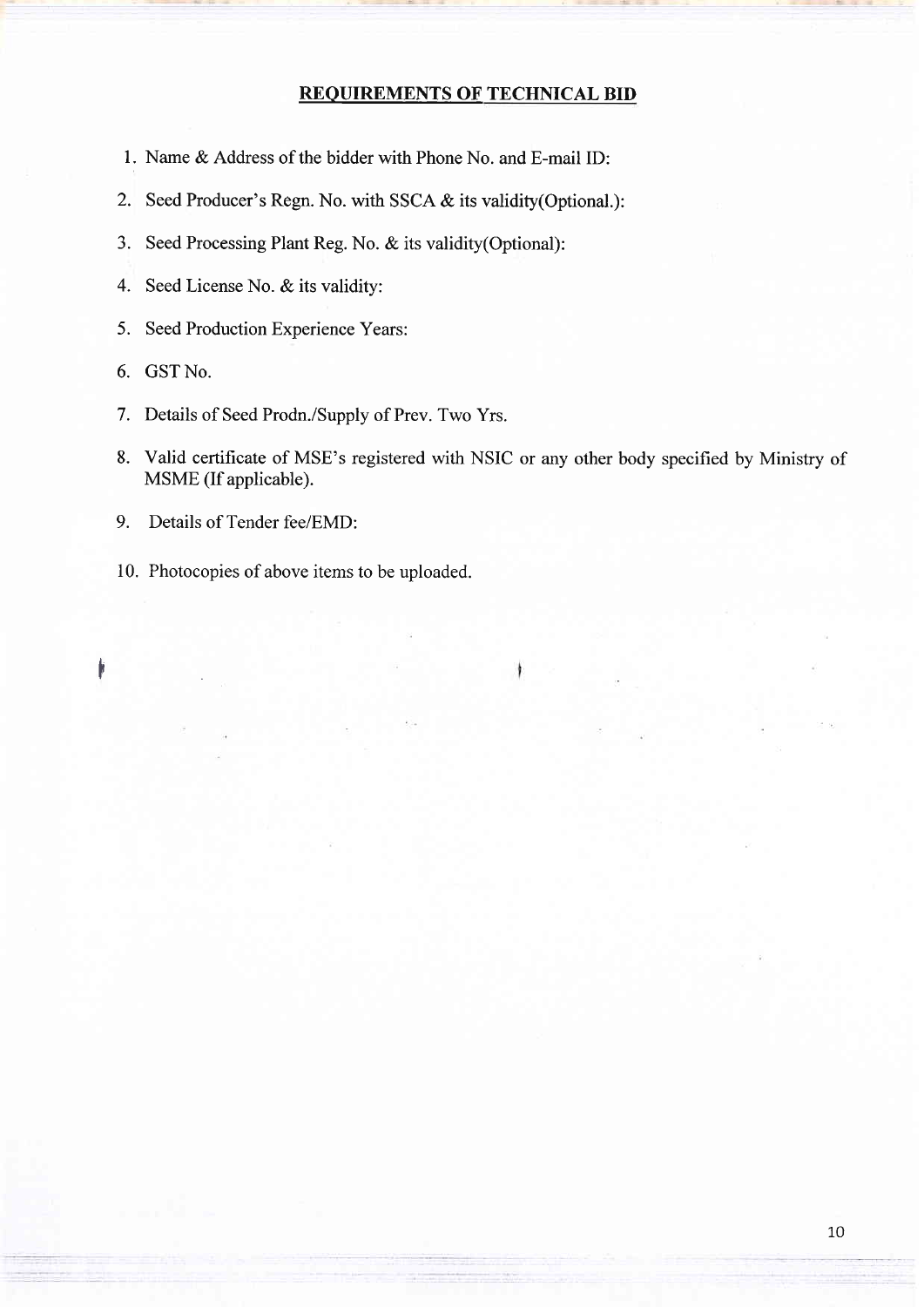# PRICE BID FORMAT (TO BE SUBMITTED IN FINANCIAL BID PART IN ONLINE FORM ONLY)

| Sr.<br>No. | Crop     | Variety               | Class | Quantity<br>Offered<br>(Qtls.) | Location of the<br>stock/Godown | Rate Rs. per Quintal for final packed seed quantity<br>in NSC's Bag (standard size) when packing material<br>is provided by NSC. |                                                                                     |
|------------|----------|-----------------------|-------|--------------------------------|---------------------------------|----------------------------------------------------------------------------------------------------------------------------------|-------------------------------------------------------------------------------------|
|            |          |                       |       |                                |                                 | Ex-Godown                                                                                                                        | FOR - Odisha (Delivery at<br>multilocations in different<br>blocks of Odisha state) |
|            | Dhaincha | Local                 | TL    |                                |                                 |                                                                                                                                  |                                                                                     |
| 2.         | Sunhemp  | $SUIN-3$              | TL    |                                |                                 |                                                                                                                                  |                                                                                     |
|            |          | $K-12$                | TL    |                                |                                 |                                                                                                                                  |                                                                                     |
|            |          | Sailesh               | TL    |                                |                                 |                                                                                                                                  |                                                                                     |
|            |          | Narendra<br>Sanai - 1 | TL    |                                |                                 |                                                                                                                                  |                                                                                     |

I

i<br>I

**Irland The Communication** 

1.1.